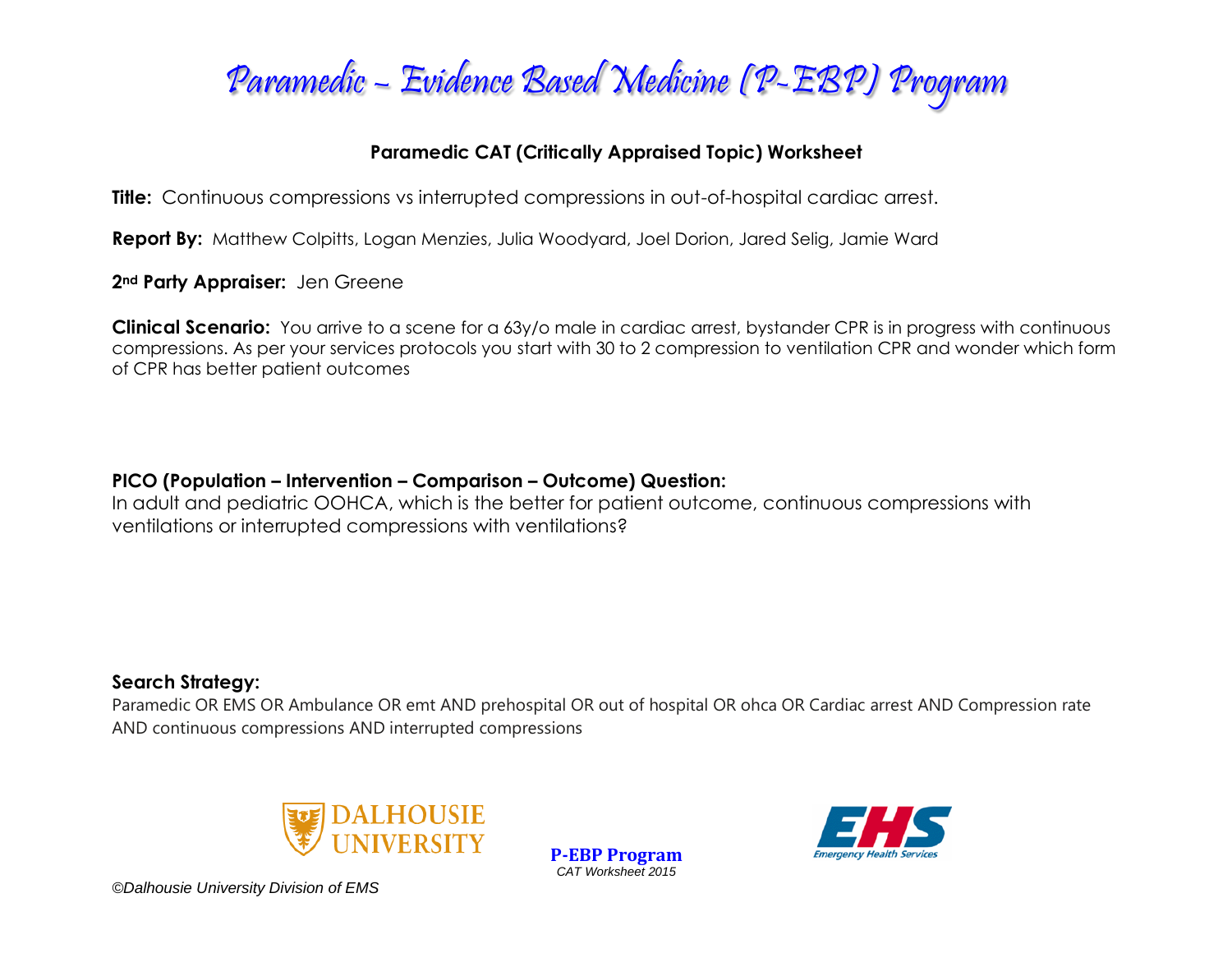# Paramedic – Evidence Based Medicine (P-EBP) Program

#### **Search Outcome: 43 total results.**

#### **Relevant Papers:**

| AUTHOR, DATE                 | POPULATION:<br>SAMPLE<br><b>CHARACTERISTICS</b>                                                                                                                    | <b>DESIGN (LOE)</b>                                    | <b>OUTCOMES</b>                                                                                | <b>RESULTS</b>                                                                                                                                                                       | STRENGTHS/<br>WEAKNESSES                                                                                                                                                                                         |
|------------------------------|--------------------------------------------------------------------------------------------------------------------------------------------------------------------|--------------------------------------------------------|------------------------------------------------------------------------------------------------|--------------------------------------------------------------------------------------------------------------------------------------------------------------------------------------|------------------------------------------------------------------------------------------------------------------------------------------------------------------------------------------------------------------|
| Gregory M. Thomas MD<br>2018 | 58 non traumatic<br>OOHCA patients with a<br>mean age 68 years<br>with a mean age of 68<br>years.<br>40 patients received<br>CCC.<br>18 patients received<br>30:2. | Retrospective<br>cohort analysis.<br>Level 3 evidence. | Survival to hospital<br>discharge with no<br>neurological deficit.                             | 30:20% survival rate after<br>6 months.<br>CCC 30% survival rate<br>after 6 months.                                                                                                  | Sample size of CCC<br>patients vs. 30:2 CPR.<br>Sample size extremely<br>small.<br>Unknown cardiac arrest<br>etiologies aside from<br>traumatic.<br>Some patients received<br>bystander CPR and<br>some did not. |
| Nichol G. 2015               | 23,711 adult patients<br>with non-trauma<br>related out-of-hospital<br>cardiac arrest.                                                                             | Randomized<br>control trial, level 1<br>evidence.      | Survival to hospital<br>discharge,<br>neurological<br>outcomes, measured<br>with rankin scale. | 9% survival in the<br>continuous chest<br>compression group<br>9.7% survival in the<br>interrupted chest<br>compression group<br>$(p=0.07)$<br>7% survived with 3 on<br>rankin scale | Imbalanced numbers<br>between intervention<br>and control groups.<br>Post resuscitation care<br>was not controlled.<br>Oxygenation/ventilation<br>was not controlled.                                            |



**P-EBP Program** *CAT Worksheet 2015*

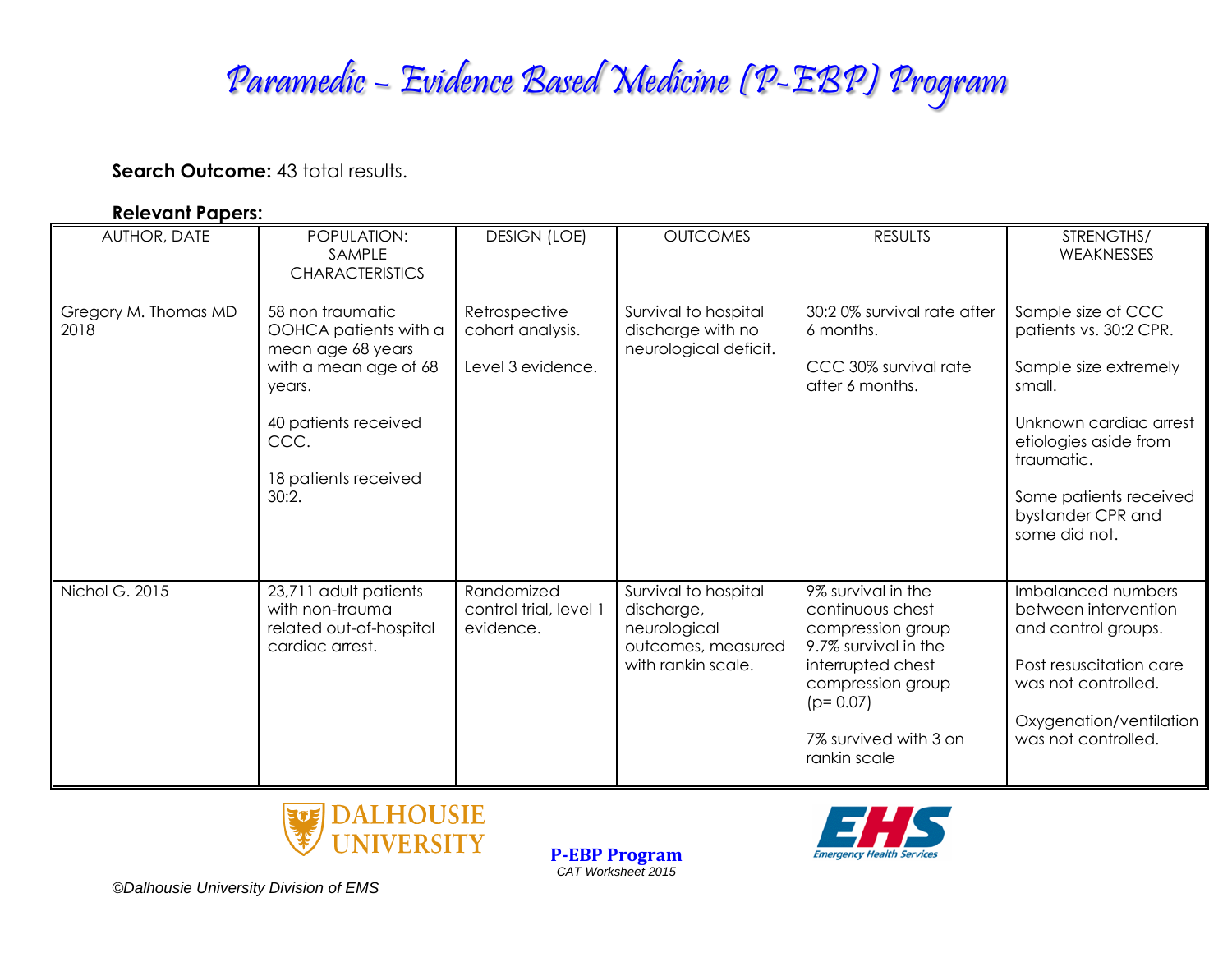# Paramedic – Evidence Based Medicine (P-EBP) Program

|                                                                                                              |                                                                                                   |                                                   |                                                                               | 7.7% survived with 3 on<br>rankin scale<br>$(p=0.09)$                                                                                                 |                                                                                                                                                                                                                                               |
|--------------------------------------------------------------------------------------------------------------|---------------------------------------------------------------------------------------------------|---------------------------------------------------|-------------------------------------------------------------------------------|-------------------------------------------------------------------------------------------------------------------------------------------------------|-----------------------------------------------------------------------------------------------------------------------------------------------------------------------------------------------------------------------------------------------|
| Tom F. Brouwer, MD;<br>Robert G. Walker, BA;<br>Fred W. Chapman, PhD;<br>Rudolph W. Koster, MD,<br>PhD. 2015 | 319 patients with<br>ventricular<br>tachycardia/fibrillation<br>out-of-hospital cardiac<br>arrest | Randomized<br>control trial, level 1<br>evidence. | Strategies shortening<br>the longest pauses in<br>CPR may improve<br>outcome. | 37.9% did not differ<br>significantly for the group<br>of 98 excluded cases.<br>A total of 93% were<br>discharged with a good<br>neurological outcome | Only assessed<br>association between<br>pauses and survival and<br>cannot establish a<br>casual relationship.<br>Data did not allow<br>identification of the<br>reason for prolonged<br>nonshock or perishock<br>chest compression<br>pauses. |

**Comments:** Keeping in mind that each different EMS system has different protocols outside of the trial, in regards to Airway management, ROSC care, ETC. Each one of these trials varied factors that could affect the outcomes, such as cause of arrest, bystander CPR and quality, time from EMS dispatch to arrival on scene, making any conclusion of the trials to be viewed with some skepticism.

**Consider:** The evidence is not compelling enough to sway clinical practice. They are very marginal in their differences and either way would still lead to a good outcome for hospital discharge and sufficient neurological outcomes



**P-EBP Program** *CAT Worksheet 2015*